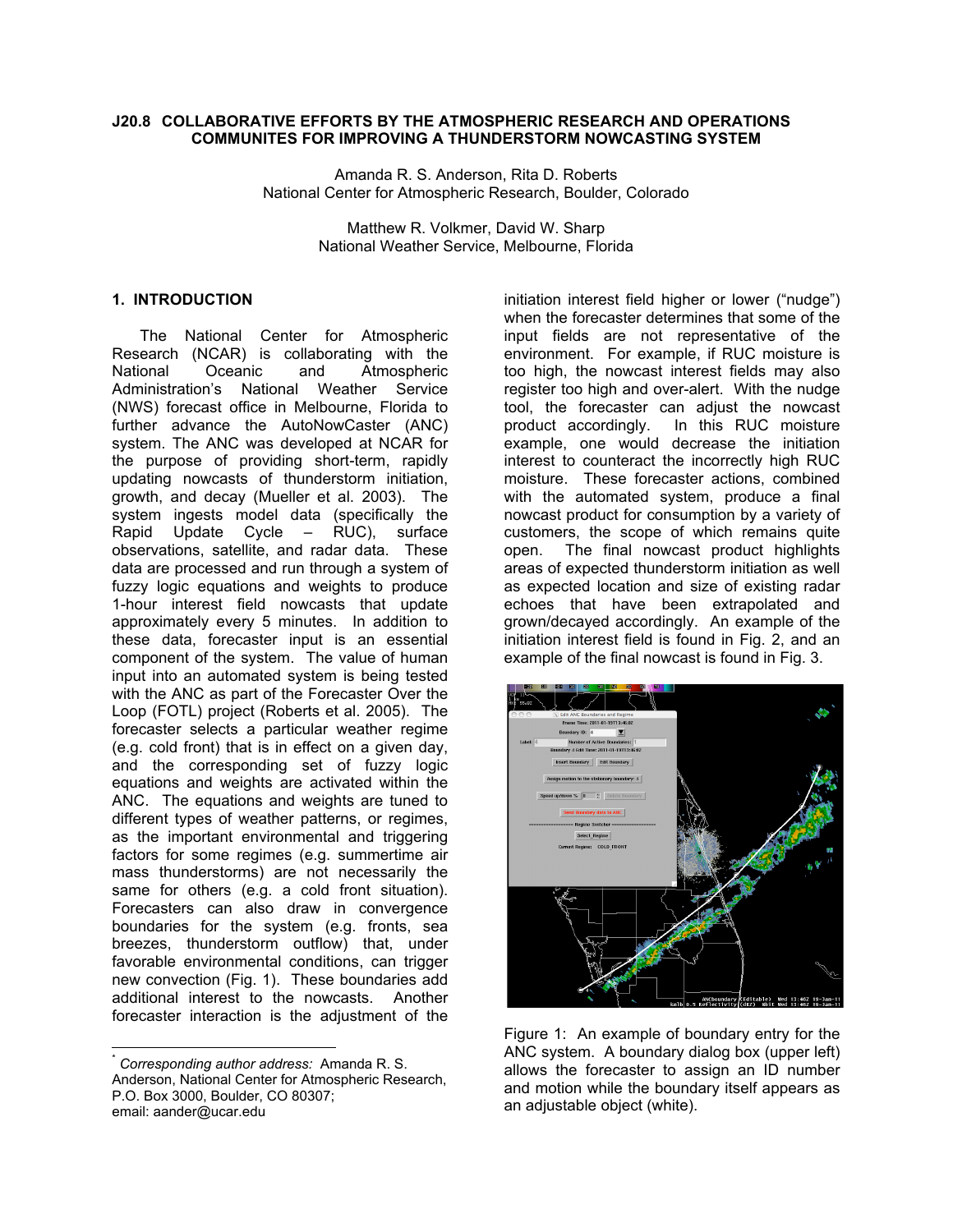Nowcasts from the ANC system are envisioned as contributing to the Federal Aviation Administration's Next Generation Air Transportation System (FAA's NextGen). Weather is an important component of this plan for the future of air traffic management. The NWS is involved in the creation of a definitive source for NextGen weather data called the Four Dimensional Weather Data Cube (Souders et al. 2009). The ANC is being analyzed and tested to determine its potential contributions to the weather cube. In particular, in an operational capacity the forecaster will have an important role in interacting with the ANC to produce the final products that may contribute to the weather cube. Inclusion in NextGen and the ultimate forecaster involvement has been one of the driving forces behind collaboration between NCAR and the NWS on the ANC.



Figure 2: An example of a final ANC initiation interest nowcast. Increasingly lighter shades of green are approaching the initiation threshold, while areas above the threshold appear in salmon. Darker blues indicate areas where initiation is not expected (negative interest).

The ANC was installed in the Fort Worth, Texas Weather Forecast Office (WFO) in 2005. The forecasters in Fort Worth provided a great deal of feedback on the system that led to many improvements. At the initial installation, the ANC ran with one default set of fuzzy logic weights and functions, but through collaboration with Fort Worth the system evolved to 7 sets of weights and functions for 7 different regimes identified by the WFO. Additionally, the ANC

technology was transferred to the NWS Meteorological Development Laboratory (MDL), which took responsibility of operational monitoring and troubleshooting of the technical aspects of the ANC. Collaboration with both MDL and Fort Worth led to MDL rendering specific ANC fields and tools on a prototype Advanced Weather Interactive Processing System (AWIPS) display that allowed the forecasters to interact with ANC system and display fields on the same platform they use for the rest of their daily tasks (Figs. 1, 2, and 3).



Figure 3: An example of the final ANC nowcast. Areas of expected initiation appear in light gray. Grown/decayed, extrapolated radar echoes appear in shades of dark yellow to red.

In April 2010, the ANC was installed in the Melbourne WFO to continue to develop and test the ANC in a subtropical climate. This paper discusses the ongoing collaborative efforts between NCAR and NWS Melbourne to develop a set of ANC regimes for the Florida warm, wet season, which has a tropical nature unique from the midlatitude regimes developed for the Fort Worth area.

#### **2. COLLABORATION**

To begin the collaboration process, members of NCAR and MDL met with Melbourne staff in December 2009 to provide background on the ANC and learn about the WFO's ideas for incorporating the ANC into their concept of operations. NCAR also received information on the Florida warm season,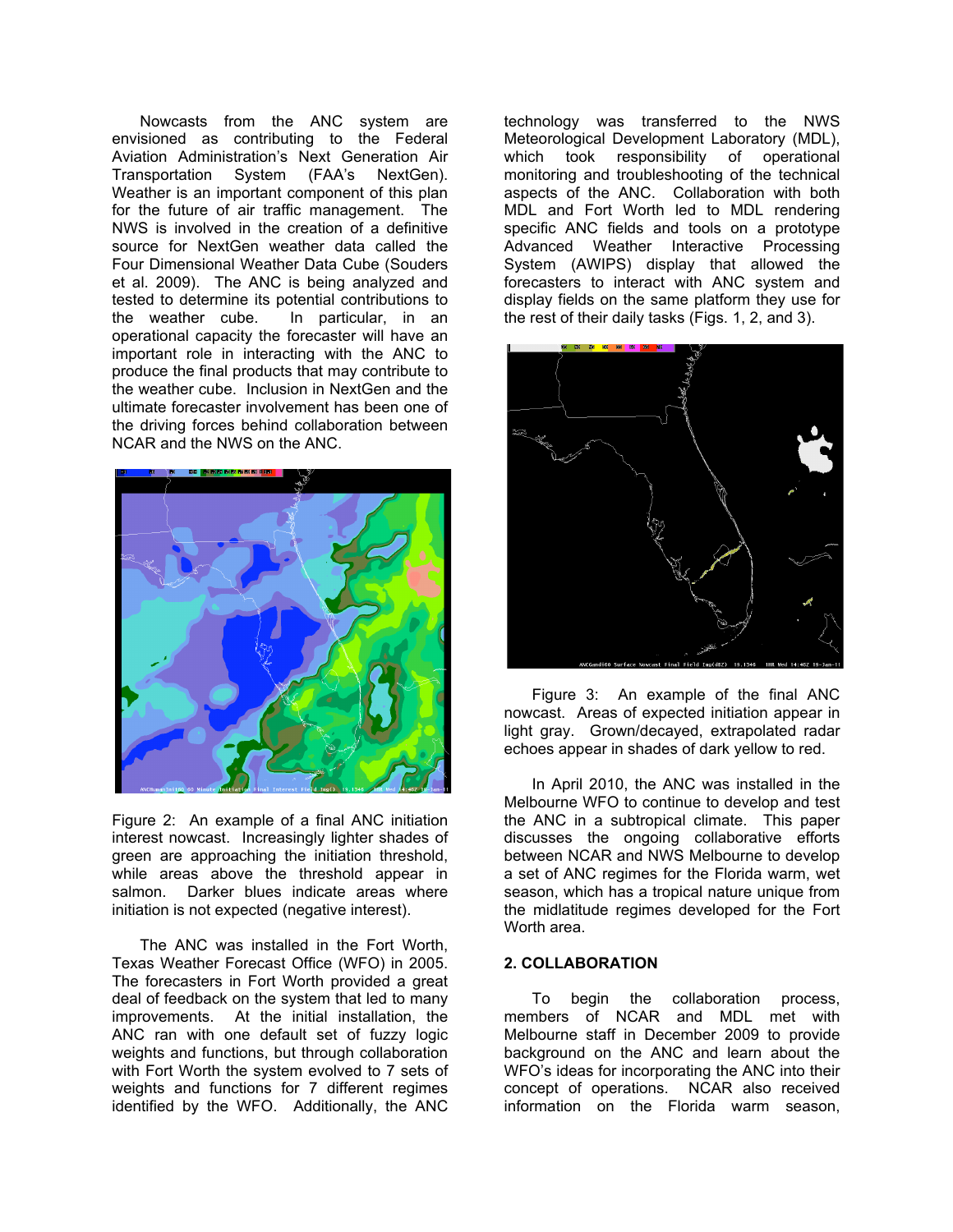including lightning climatology maps stratified by wind flow pattern and ridge axis location (Lambert et al. 2006) and additional mesoscale information on wind flow patterns and the numerical weather prediction parameters of importance for Florida (Shafer and Fuelberg 2008). NCAR scientists explored this information as they researched how best to develop warm season regimes for the ANC for the Florida area. Additionally, work was done by NCAR to tweak the existing cold front and mixed regimes for the remainder of the cool, dry season. However, a combination of unusual weather patterns and few cases prevented a thorough tuning of these regimes, and NCAR continues to work on adjusting the cold season regimes for Florida as more cases are collected.

In April 2010, NCAR and MDL scientists again traveled to Melbourne to further discuss attributes of the Florida warm season and how the ANC would be used in Melbourne WFO daily operations as well as to train staff how to use the system. Prior to this meeting, MDL had transferred the AWIPS-ANC code to Melbourne technicians for installation. Researchers demonstrated the AWIPS interface to the ANC, which included an overview of the fields available for viewing and how to use the interaction tools to change regimes, enter boundaries, and nudge the nowcast (Fig. 4). Forecasters gave feedback on the ease of use, including field naming conventions they felt would be more helpful in an operational setting than the current ones. The field names used by the researchers were not always immediately intuitive to a new user. The staff members also explored entering many different shapes and movements of boundaries, pleased that shapes such as a circularly expanding gust front, which is common in Florida, were easily handled by the interface. For this demonstration, the WFO chose to limit the training audience to a core group of forecasters that would ultimately be responsible in training the rest of the staff in the future.

After the second meeting, NCAR scientists began work developing the warm season ANC regimes based on the wind flow pattern classifications provided by Melbourne. As a first pass, the existing air mass (locally forced summertime convection) regime from the Fort Worth system was used as a base. Melbourne's lightning climatologies were added as an interest field, and the membership functions and weights of different parameters were tweaked as case studies of past events were run and the

forecasts compared with observations. This work involved collecting warm season cases occurring in the Florida peninsula and rerunning the ANC with the new sets of fuzzy logic functions and weights. After several cases were examined, these first pass regimes were delivered to the Melbourne WFO so that the forecasters could use them in an operational setting and provide feedback on their performance. Along with installation of the new regimes, a list of the fuzzy logic weights and functions were given to the office so that the forecasters were not working with a "black box" system. The Melbourne WFO's ANC focal point began using the system during this time, and the newly arrived Hollings Scholar was assigned to use the system on a daily basis and document its performance as part of his summer research. It was quickly observed that basing the warm season regimes on the existing Fort Worth air mass regime was not working well. The forecasters described their concerns and suggestions for the system, such as using forecast parameters commonly used by the office, e.g. precipitable water. Additionally, both forecasters and researchers agreed that the regimes' heavy use of satellite predictors was not optimal for Florida. Based on discussions between NCAR, MDL, and the Melbourne WFO, researchers began updating the warm season regimes with common forecast parameters used by Melbourne forecasters, parameters provided in Shafer and Fuelberg (2008), and the lightning climatologies. The same process of case study reruns was used to determine the best settings of fuzzy logic functions and weights. These updated regimes are currently running operationally for the Melbourne WFO. The ANC focal point has continued working with the system and the WFO has assigned a new Student Career Experience Program (SCEP) student to monitor the system on a daily basis. The SCEP student has provided detailed summaries of cases and the ANC performance for each. The WFO has shared these cases and suggestions for improvement with researchers, and after discussions in science meetings NCAR researchers have begun to examine how to implement some of these improvements.

## **3. IMPORTANCE OF COMMUNICATION BETWEEN RESEARCH AND OPERATIONS**

There have been several benefits for involving operational forecasters in the process of developing the ANC system before it is fully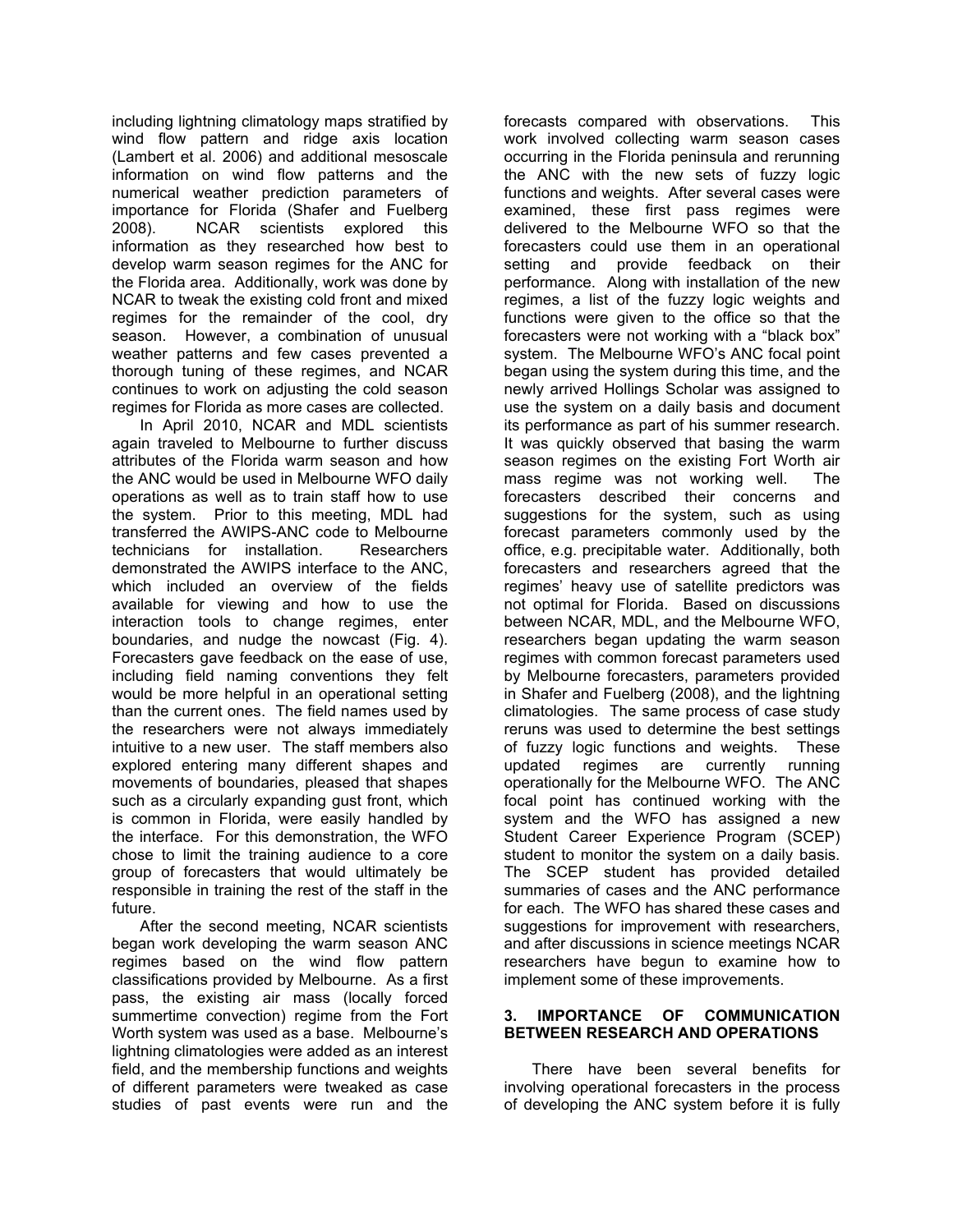available for widespread use. A major assistance for the researchers is the local expertise of the forecasters. Forecasters are able to quickly point out nuances of forecasting in their county warning area that researchers unfamiliar with the area may not pick up on right away. This was especially helpful in development of the warm season regimes. After it was determined that basing the warm season regimes off the existing Fort Worth air mass regime would not work, NCAR was able to speak with forecasters about the logic they use to forecast daily and use those parameters as a base for updating the regimes. Forecasters also brought up several challenges unique to their area. These included the structure and movement of the sea breeze and importance of thunderstorm outflow boundaries, which can become so numerous that it would be impossible to enter each boundary into the system in an operational setting. For the forecasters' benefit, the researchers have the experience, resources, and most importantly time to take their input and incorporate it into the advancement of the ANC guidance tool. Specifically, with all their other duties, the Melbourne office would have difficulty fitting much ANC work into their schedules. On the other hand, NCAR has blocks of time dedicated specifically to the ANC as well as the familiarity with the system to see how forecaster ideas can be implemented. By dedicating time to working with the ANC, forecasters can also have a direct impact on the development of a tool that may be deployed operationally in the future and become a part of their day to day operations.



Figure 4: Forecasters at the Melbourne WFO receive training on how to use the ANC interface (photo by Eric Nelson, NCAR).

In addition to benefits for the theoretical development of the system, having the ANC in a WFO setting allows its evaluation from an operational point of view. The WFO is able to observe how the ANC system fits into their concept of operations and alert researchers to any potential issues. An important example of this occurred at the Fort Worth WFO, where it was recognized that little interaction was occurring with the ANC because it resided on a separate workstation and required use of a different interface (a display program used at NCAR). Modifying the AWIPS for display of ANC fields allowed forecasters to observe and interact with the ANC within their normal display system and resulted in increased system interaction. This in turn benefited the researchers that were evaluating the effects of forecaster input.

## **4. CRITERIA FOR SUCCESS**

In order for this type of collaboration between research and operations communities to be successful, both sides need to facilitate communication by recognizing the expertise of each, budgeting adequate time for the project, and working at keeping each other informed of progress and research goals.

Researchers must recognize the importance of the local expertise possessed by the forecasters and be willing to consider and implement their suggestions. For the ANC project, meetings with the WFO to identify the data and parameters used for their day to day forecasts was a way for researchers to tap into this local knowledge and incorporate it into development of the warm season regimes. It was also a chance to understand the forecast challenges that needed to be addressed, such as the extremely important role various types of boundaries play during the warm season, where convection is predominately locally forced. It is also important for researchers to make the project accessible to the forecasters and straightforward for them to use. This was demonstrated through both MDL's development of an ANC interface for AWIPS and use of intuitive naming conventions. NCAR and MDL scientists also endeavored to respond to WFO requests, such as including a lightning-potential product that had been developed but was not currently running in the system.

On the forecaster side, the WFO must be willing to budget the time and resources to work with the research project and lend their skills in